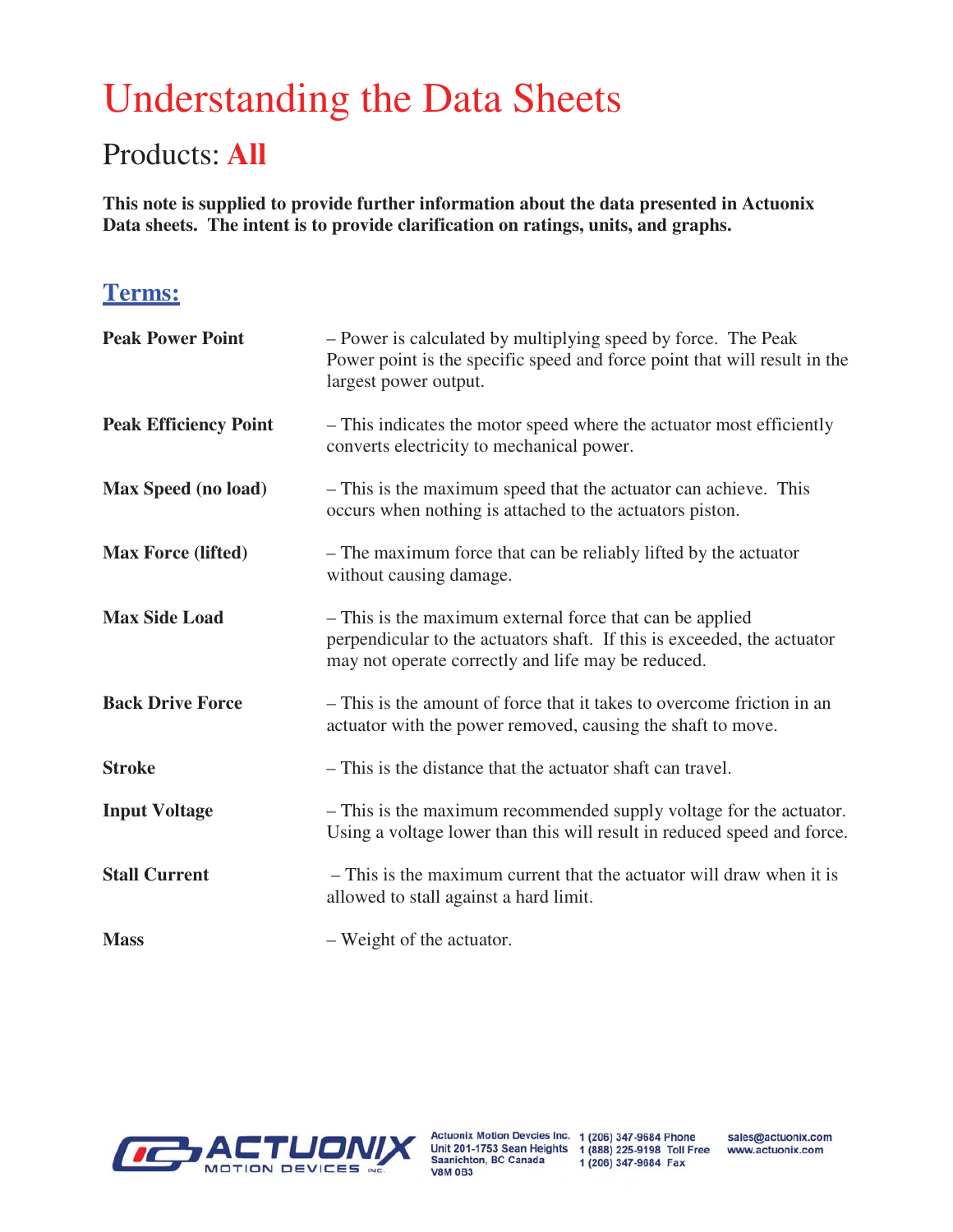| <b>Operating Temperature</b>   | - This is the ambient temperature range where the actuator will<br>operate within its performance specs. Outside this range the actuator<br>will continue to operate, but at different speeds, forces and currents,<br>and with reduced life expectancy.                                     |
|--------------------------------|----------------------------------------------------------------------------------------------------------------------------------------------------------------------------------------------------------------------------------------------------------------------------------------------|
| <b>Positional Accuracy</b>     | - For models with potentiometer feedback this is the level of<br>accuracy that is attainable based on the linearity of the feedback.                                                                                                                                                         |
| <b>Lifetime</b>                | - Cycle life is based on testing of unloaded actuators with one stall<br>condition at either end of stroke. This tests potentiometer life and<br>mechanical life. The stall condition is the worst case load for an<br>actuator. This applies a load well in excess of the Peak Power Point. |
| <b>Audible Noise</b>           | - Maximum noise levels during normal operation measured at 45cm<br>from the actuator.                                                                                                                                                                                                        |
| <b>Ingress Protection</b>      | - This rating indicates the amount of environmental protection the<br>case provides. IP54 indicates "Protected against dust limited ingress<br>(no harmful deposit)." And "Protection against water sprayed from<br>all directions - limited ingress permitted."                             |
| <b>Units:</b>                  |                                                                                                                                                                                                                                                                                              |
| $g$ – Grams,                   | SI Units used to indicate the weight of the actuator. Convert<br>to ounces by multiplying by 0.035273.                                                                                                                                                                                       |
| $N$ – Newtons,                 | SI Units used to define forces which the actuator can push or<br>pull. Newtons can be converted to an equivalent hung<br>Weight in pounds by dividing by 9.8 and multiplying by 2.2.                                                                                                         |
| mm/s – Millimeters per Second, | SI Unit used to define actuator speed. Convert to inches per<br>second by multiplying by 0.039370078                                                                                                                                                                                         |
| V, VDC - Volts Direct Current, | These are used interchangeably. No Firgelli actuators accept<br>AC voltages. An example of AC would be the power in our<br>houses. To get DC an AC/DC transformer can be used. An<br>example of DC is a battery.                                                                             |
| $\mathrm{C}-$ Degrees Celsius  | Convert to degrees Fahrenheit by multiplying by 1.8 and<br>then adding 32.                                                                                                                                                                                                                   |
| $dB$ – Decibel,                | A measurement of sound level. A reading of 60-75 is<br>comparable to a normal conversation at 3-5 feet.                                                                                                                                                                                      |



Actuonix Motion Devcies Inc. 1 (206) 347-9684 Phone<br>Unit 201-1753 Sean Heights 1 (888) 225-9198 Toll Free<br>Saanichton, BC Canada 1 (206) 347-9684 Fax<br>V8M 0B3

sales@actuonix.com www.actuonix.com